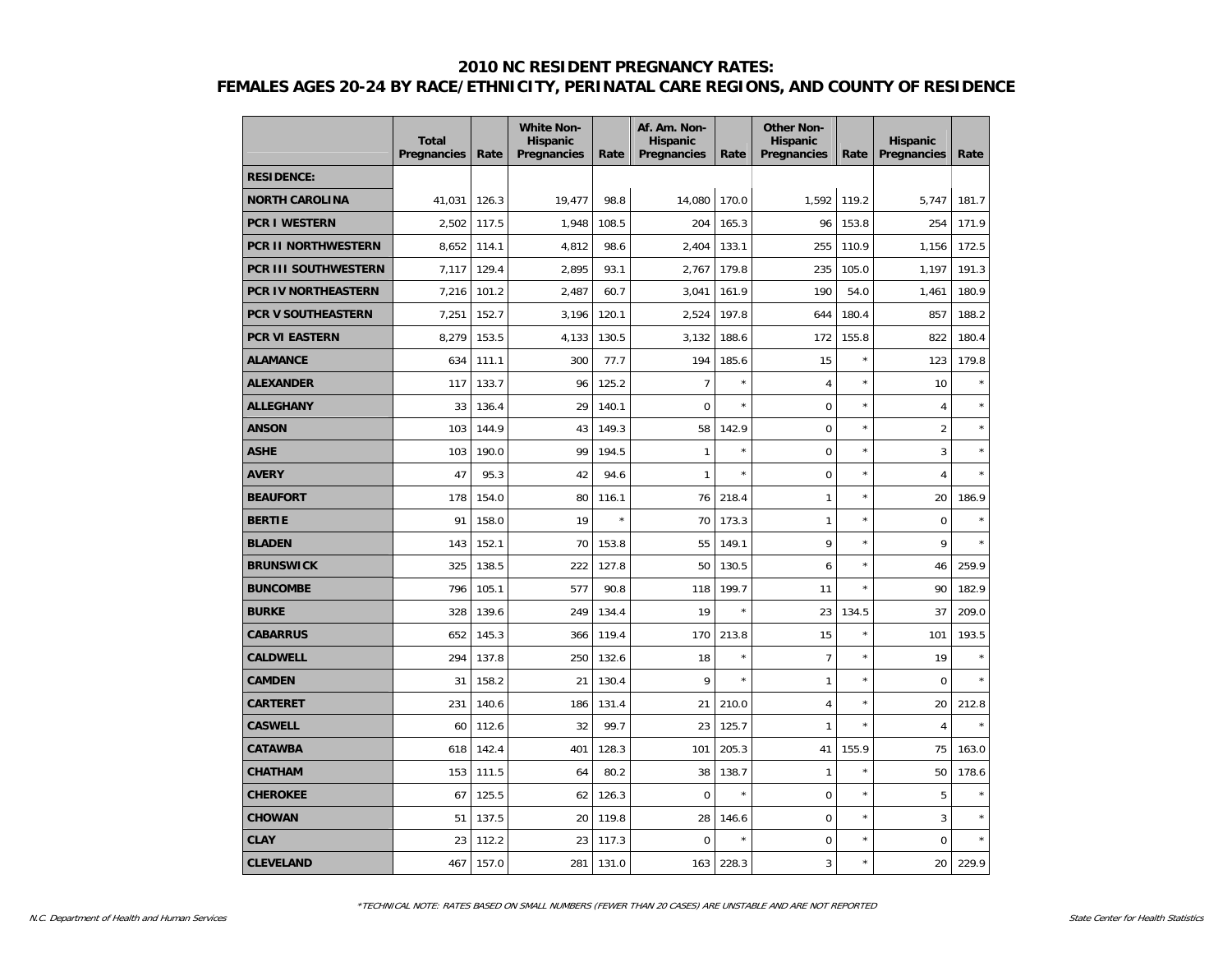|                   | <b>Total</b><br><b>Pregnancies</b> | Rate    | <b>White Non-</b><br><b>Hispanic</b><br>Pregnancies | Rate    | Af. Am. Non-<br><b>Hispanic</b><br>Pregnancies | Rate    | <b>Other Non-</b><br><b>Hispanic</b><br>Pregnancies | Rate    | <b>Hispanic</b><br>Pregnancies | Rate  |
|-------------------|------------------------------------|---------|-----------------------------------------------------|---------|------------------------------------------------|---------|-----------------------------------------------------|---------|--------------------------------|-------|
| <b>COLUMBUS</b>   | 292                                | 185.0   | 146                                                 | 167.0   | 111                                            | 202.6   | 13                                                  | ×       | 22                             | 252.9 |
| <b>CRAVEN</b>     | 752                                | 186.7   | 451                                                 | 170.2   | 206                                            | 238.4   | 25                                                  | 200.0   | 68                             | 174.8 |
| <b>CUMBERLAND</b> | 2,697                              | 185.8   | 1,144                                               | 163.4   | 1,132                                          | 215.4   | 109                                                 | 177.8   | 298                            | 181.6 |
| <b>CURRITUCK</b>  | 80                                 | 139.1   | 72                                                  | 143.7   | 5                                              | $\star$ | $\overline{2}$                                      | $\star$ | $\mathbf{1}$                   |       |
| <b>DARE</b>       | 110                                | 151.9   | 89                                                  | 149.3   | 5                                              |         | $\overline{2}$                                      | ×       | 14                             |       |
| <b>DAVIDSON</b>   | 553                                | 132.1   | 399                                                 | 123.8   | 73                                             | 159.4   | 4                                                   | $\star$ | 76                             | 188.1 |
| <b>DAVIE</b>      | 100                                | 119.5   | 71                                                  | 107.3   | 8                                              |         | $\mathbf{1}$                                        | $\star$ | 20                             | 238.1 |
| <b>DUPLIN</b>     | 286                                | 168.7   | 108                                                 | 135.3   | 88                                             | 192.1   | $\overline{2}$                                      | $\star$ | 88                             | 207.1 |
| <b>DURHAM</b>     | 1,234                              | 101.3   | 155                                                 | 34.8    | 755                                            | 146.9   | 32                                                  | 32.4    | 282                            | 176.1 |
| <b>EDGECOMBE</b>  | 346                                | 186.8   | 64                                                  | 113.5   | 262                                            | 216.7   | $\overline{2}$                                      | ×       | 18                             |       |
| <b>FORSYTH</b>    | 1,571                              | 120.7   | 532                                                 | 82.6    | 670                                            | 145.2   | 25                                                  | 77.6    | 340                            | 207.2 |
| <b>FRANKLIN</b>   | 241                                | 155.8   | 110                                                 | 125.0   | 96                                             | 198.8   | $\mathbf{1}$                                        | $\star$ | 33                             | 200.0 |
| <b>GASTON</b>     | 967                                | 158.2   | 616                                                 | 141.3   | 248                                            | 208.1   | 10                                                  | $\star$ | 92                             | 204.9 |
| <b>GATES</b>      | 45                                 | 135.5   | 28                                                  | 142.9   | 16                                             | $\star$ | $\mathbf 0$                                         | $\star$ | $\mathbf{1}$                   |       |
| <b>GRAHAM</b>     | 38                                 | 168.9   | 30                                                  | 150.0   | $\Omega$                                       | $\star$ | 6                                                   | $\star$ | $\overline{2}$                 |       |
| <b>GRANVILLE</b>  | 205                                | 158.3   | 107                                                 | 145.2   | 81                                             | 184.5   | $\overline{2}$                                      | $\star$ | 15                             |       |
| <b>GREENE</b>     | 93                                 | 180.9   | 29                                                  | 139.4   | 42                                             | 204.9   | $\mathbf 0$                                         | ×       | 22                             | 231.6 |
| <b>GUILFORD</b>   | 2,089                              | 98.3    | 636                                                 | 67.0    | 1,106                                          | 119.9   | 104                                                 | 107.2   | 225                            | 143.4 |
| <b>HALIFAX</b>    | 282                                | 183.2   | 59                                                  | 119.2   | 197                                            | 210.9   | 18                                                  | $\star$ | 8                              |       |
| <b>HARNETT</b>    | 587                                | 145.2   | 327                                                 | 122.3   | 174                                            | 204.5   | 12                                                  | $\star$ | 73                             | 181.1 |
| <b>HAYWOOD</b>    | 189                                | 137.9   | 170                                                 | 134.0   | $\overline{2}$                                 | $\star$ | $\mathbf 0$                                         | $\star$ | 17                             |       |
| <b>HENDERSON</b>  | 314                                | 142.7   | 235                                                 | 140.0   | 18                                             | $\star$ | 4                                                   | $\star$ | 57                             | 151.2 |
| <b>HERTFORD</b>   | 117                                | 144.8   | 25                                                  | 105.5   | 90                                             | 167.3   | $\Omega$                                            | ×       | $\overline{2}$                 | ×     |
| <b>HOKE</b>       | 343                                | 211.3   | 135                                                 | 192.6   | 122                                            | 243.5   | 44                                                  | 232.8   | 39                             | 168.1 |
| <b>HYDE</b>       | 15                                 | $\star$ | 9                                                   | $\star$ | 6                                              | $\star$ | $\mathbf 0$                                         | $\star$ | $\mathbf 0$                    | ×     |
| <b>IREDELL</b>    | 513                                | 130.9   | 315                                                 | 111.4   | 123                                            | 190.1   | 15                                                  | $\star$ | 60                             | 174.4 |
| <b>JACKSON</b>    | 161                                | 64.1    | 104                                                 | 48.9    | 0                                              | $\star$ | 39                                                  | 222.9   | 18                             | ×     |
| <b>JOHNSTON</b>   | 662                                | 162.1   | 344                                                 | 131.3   | 160                                            | 224.7   | 8                                                   | ×       | 150                            | 207.5 |
| <b>JONES</b>      | 56                                 | 177.2   | 25                                                  | 114.2   | 25                                             | 290.7   | $\mathbf{1}$                                        | $\star$ | 5                              |       |
| <b>LEE</b>        | 285                                | 170.3   | 113                                                 | 132.0   | 81                                             | 191.0   | 6                                                   | ×       | 85                             | 233.5 |
| <b>LENOIR</b>     | 279                                | 172.6   | 102                                                 | 134.9   | 143                                            | 205.2   | 3                                                   | $\star$ | 31                             | 201.3 |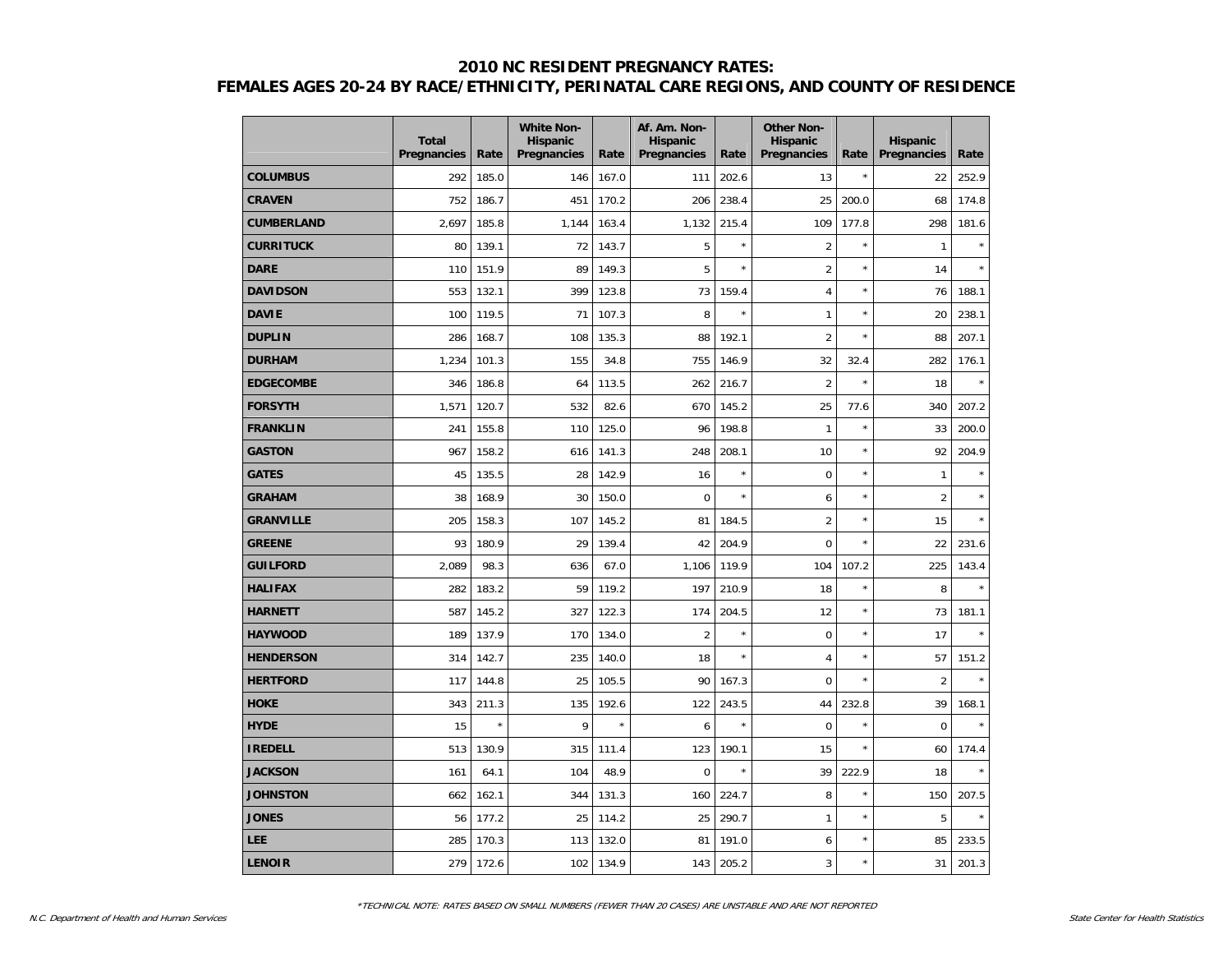|                    | <b>Total</b><br>Pregnancies | Rate  | <b>White Non-</b><br><b>Hispanic</b><br>Pregnancies | Rate  | Af. Am. Non-<br><b>Hispanic</b><br>Pregnancies | Rate    | <b>Other Non-</b><br><b>Hispanic</b><br>Pregnancies | Rate       | <b>Hispanic</b><br>Pregnancies | Rate    |
|--------------------|-----------------------------|-------|-----------------------------------------------------|-------|------------------------------------------------|---------|-----------------------------------------------------|------------|--------------------------------|---------|
| <b>LINCOLN</b>     | 224                         | 116.8 | 173                                                 | 108.3 | 23                                             | 157.5   | $\mathbf{1}$                                        | $^{\star}$ | 27                             | 175.3   |
| <b>MCDOWELL</b>    | 175                         | 156.7 | 152                                                 | 155.1 | 8                                              | $\star$ | $\mathbf{1}$                                        | $\star$    | 14                             | $\star$ |
| <b>MACON</b>       | 111                         | 142.9 | 88                                                  | 135.0 | $\mathbf{1}$                                   | $\star$ | $\overline{2}$                                      | $\star$    | 20                             | 235.3   |
| <b>MADISON</b>     | 50                          | 81.8  | 48                                                  | 86.5  | $\mathbf 0$                                    | $\star$ | $\mathbf 0$                                         | $\star$    | $\overline{2}$                 |         |
| <b>MARTIN</b>      | 99                          | 150.9 | 37                                                  | 126.7 | 58                                             | 174.7   | $\mathbf{1}$                                        | $\star$    | $\overline{2}$                 |         |
| <b>MECKLENBURG</b> | 3,871                       | 119.4 | 938                                                 | 62.1  | 1,931                                          | 172.4   | 191                                                 | 105.3      | 790                            | 184.0   |
| <b>MITCHELL</b>    | 39                          | 105.4 | 36                                                  | 105.6 | $\mathbf 0$                                    | $\star$ | $\mathbf{1}$                                        | $\star$    | $\overline{2}$                 | ×       |
| <b>MONTGOMERY</b>  | 106                         | 141.7 | 43                                                  | 110.3 | 25                                             | 128.2   | 6                                                   | $\star$    | 32                             | 217.7   |
| <b>MOORE</b>       | 264                         | 142.5 | 144                                                 | 113.1 | 83                                             | 229.3   | 11                                                  | $\star$    | 25                             | 151.5   |
| <b>NASH</b>        | 442                         | 165.9 | 121                                                 | 105.0 | 270                                            | 215.8   | 6                                                   | ×          | 44                             | 198.2   |
| <b>NEW HANOVER</b> | 666                         | 71.2  | 387                                                 | 52.7  | 199                                            | 158.8   | 13                                                  | ×          | 62                             | 107.8   |
| <b>NORTHAMPTON</b> | 104                         | 186.0 | 24                                                  | 126.3 | 73                                             | 203.9   | $\mathbf{1}$                                        | $\star$    | 6                              |         |
| <b>ONSLOW</b>      | 2,308                       | 211.3 | 1,680                                               | 211.6 | 315                                            | 243.1   | 73                                                  | 226.0      | 235                            | 172.7   |
| <b>ORANGE</b>      | 295                         | 31.9  | 136                                                 | 19.7  | 91                                             | 84.1    | 12                                                  | $^{\star}$ | 55                             | 92.7    |
| <b>PAMLICO</b>     | 37                          | 136.0 | 28                                                  | 134.0 | 8                                              | $\star$ | $\mathbf 0$                                         | ×          | $\mathbf{1}$                   | ×       |
| <b>PASQUOTANK</b>  | 226                         | 129.7 | 90                                                  | 121.1 | 123                                            | 132.4   | 3                                                   | ×          | 10                             |         |
| <b>PENDER</b>      | 187                         | 144.0 | 126                                                 | 143.2 | 35                                             | 130.1   | $\overline{2}$                                      | ×          | 24                             | 195.1   |
| <b>PERQUIMANS</b>  | 62                          | 183.4 | 35                                                  | 168.3 | 26                                             | 220.3   | $\mathbf{1}$                                        | $\star$    | $\pmb{0}$                      |         |
| <b>PERSON</b>      | 180                         | 188.9 | 91                                                  | 152.2 | 70                                             | 235.7   | 3                                                   | $\star$    | 16                             |         |
| PITT               | 805                         | 68.9  | 302                                                 | 39.3  | 435                                            | 133.9   | 13                                                  | ×          | 51                             | 106.5   |
| <b>POLK</b>        | 41                          | 99.5  | 36                                                  | 103.2 | $\overline{3}$                                 | $\star$ | $\overline{2}$                                      | ×          | $\mathbf 0$                    |         |
| <b>RANDOLPH</b>    | 522                         | 135.5 | 402                                                 | 132.6 | 29                                             | 116.9   | 8                                                   | ×          | 82                             | 162.7   |
| <b>RICHMOND</b>    | 222                         | 166.4 | 110                                                 | 155.4 | 79                                             | 165.3   | 12                                                  | ×          | 19                             | ×       |
| <b>ROBESON</b>     | 907                         | 181.9 | 169                                                 | 136.6 | 265                                            | 193.0   | 364                                                 | 186.8      | 107                            | 250.6   |
| <b>ROCKINGHAM</b>  | 334                         | 132.2 | 230                                                 | 132.6 | 70                                             | 120.5   | 5                                                   | ×          | 29                             | 157.6   |
| <b>ROWAN</b>       | 554                         | 129.2 | 327                                                 | 116.9 | 142                                            | 136.0   | 11                                                  | $\star$    | 74                             | 198.9   |
| <b>RUTHERFORD</b>  | 276                         | 158.9 | 214                                                 | 150.4 | 49                                             | 222.7   | $\mathbf{1}$                                        | ×          | 12                             | ×       |
| <b>SAMPSON</b>     | 298                         | 172.9 | 104                                                 | 129.4 | 90                                             | 186.3   | 5                                                   | ×          | 98                             | 259.3   |
| <b>SCOTLAND</b>    | 214                         | 183.7 | 69                                                  | 128.5 | 104                                            | 235.8   | 38                                                  | 230.3      | 3                              |         |
| <b>STANLY</b>      | 228                         | 124.3 | 172                                                 | 118.7 | 35                                             | 140.6   | 9                                                   | ×          | 12                             |         |
| <b>STOKES</b>      | 153                         | 134.3 | 143                                                 | 136.5 | $\overline{7}$                                 | $\star$ | $\mathbf{1}$                                        | ×          | $\overline{2}$                 | $\star$ |